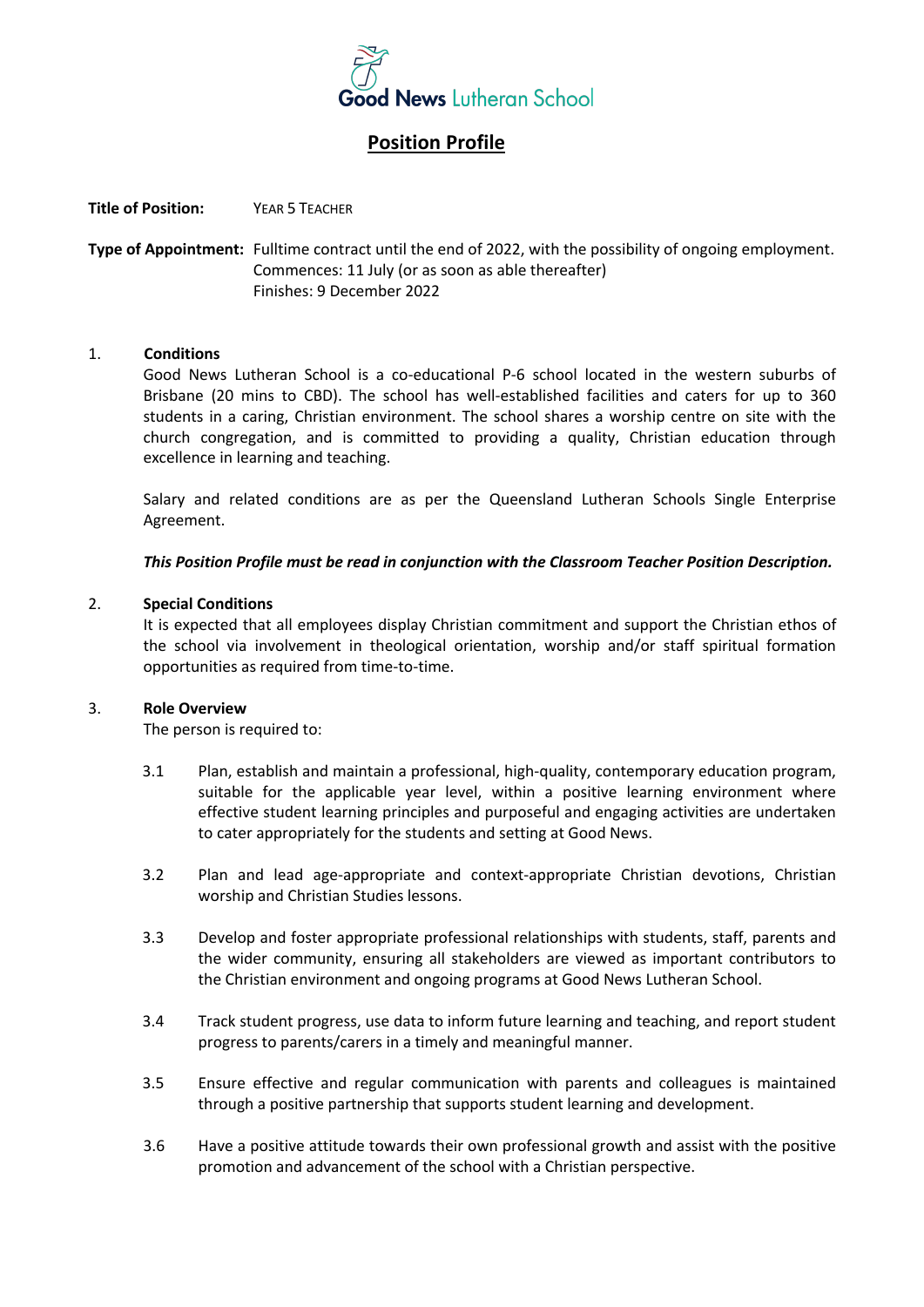## 4. **Expected Outcomes**

- 4.1 Development and maintenance of an engaging, purposeful and effective learning environment that supports and empowers students with continual growth and high levels of well-being.
- 4.2 Classroom pedagogy that is consistent with contemporary and effective primary school practices, and Australian Curriculum and Lutheran Education Australia requirements.
- 4.3 Evaluate and enable the effective use of physical and digital resources by staff and students to ensure engaging, purposeful and innovative usage that leads to high learning outcomes relevant for today's students.
- 4.4 Delivery of Christian devotions, worship and studies that foreground the gospel of Jesus Christ in an age-appropriate and engaging manner.
- 4.5 Punctuality, preparedness and organisation for daily tasks, including sufficient planning and resourcing to enable delivery of an engaging and effective learning program.
- 4.6 Cooperation with all staff, students and community members in a positive, collaborative and professional manner.
- 4.7 Effective and regular monitoring, formative and summative assessment, and record keeping of student learning progress that informs future teaching and provides meaningful and timely feedback to students, parents and other staff members.
- 4.8 Support for and implementation of School policies and procedures.
- 4.9 Active and positive involvement in the life and wider activities of the school.

## **5. Selection Criteria**

- SC1 Demonstrated skills that reflect commitment to and understanding of the Christian ethos of the school:
	- 1. Willingness to contribute to the maintenance of the Christian-based caring atmosphere of the school.
	- 2. Ability to teach Christian Studies as outlined in the Lutheran Education Australia Christian Studies Curriculum Framework, and to lead children in appropriate and engaging Christian worship and devotions.
	- 3. Ability to maintain a positively focussed and well-managed learning environment with a high standard of pastoral care and maintenance of core values.
	- 4. Ability to include parents, other staff and the wider community as partners in the learning process.
- SC2 Demonstrated professional skills:
	- 1. Ability to develop and maintain positive and professional relationships with staff, students, parents/caregivers and members of the community.
	- 2. Ability to work with teaching partners in a manner that promotes a positive environment, ensures good communication is maintained and focusses on high outcomes for students.
	- 3. Demonstrated participation and willingness to engage in and lead professional learning, professional sharing and effective collaboration with colleagues.